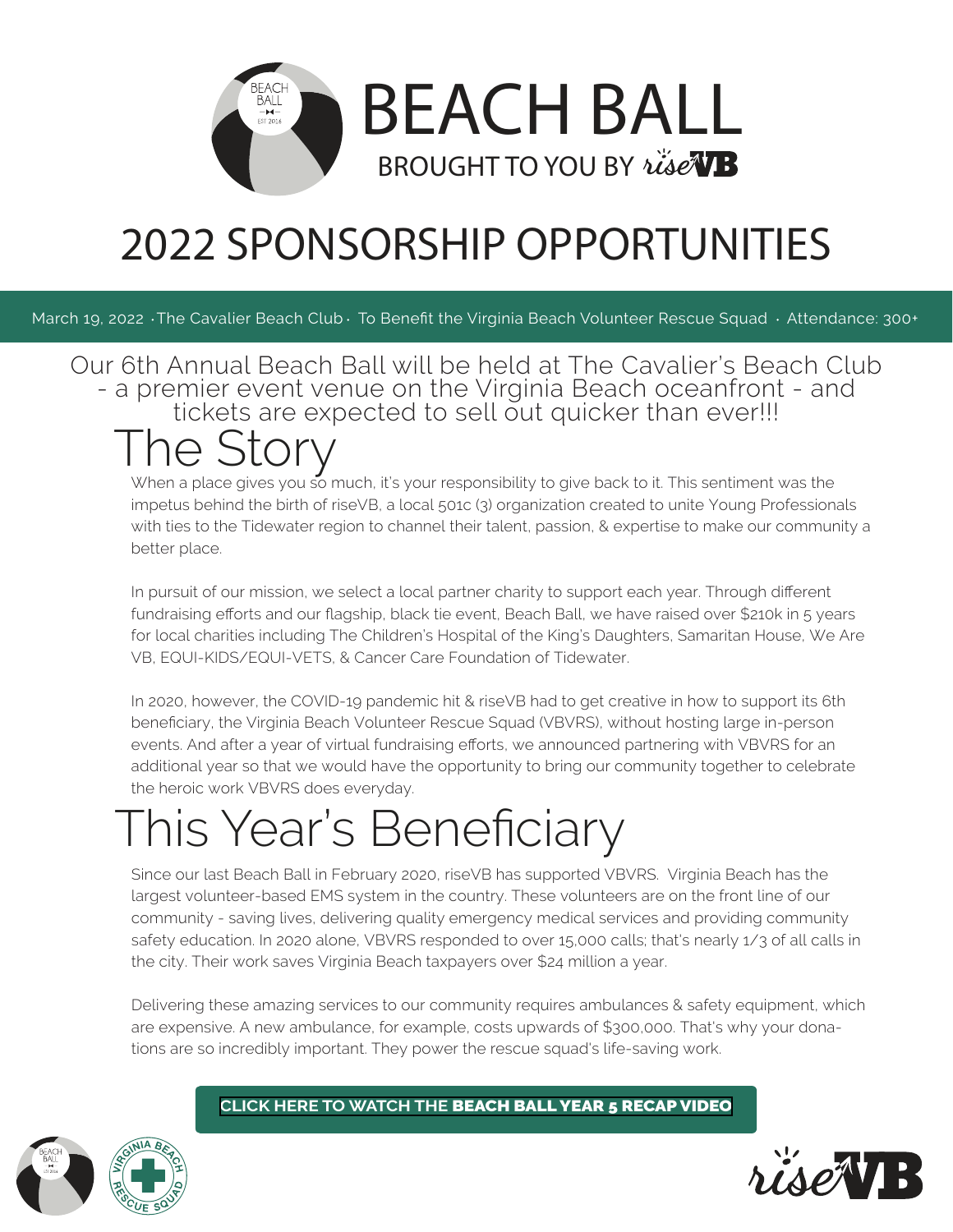## 2022 SPONSORSHIP OPPORTUNITIES

March 19, 2022 The Cavalier's Beach Club To Benefit the Virginia Beach Volunteer Rescue Squad · Attendance: 300+

## Sponsorship

We are excited to share this year's sponsorship opportunities for Beach Ball! Kindly review the sponsorship levels listed below, and as you consider the sponsorship, please note that we are open to discussing any variations to best suit your company or brand as a sponsor.

## the platinum ballers \$2500

Eight (8) VIP tickets to the sell-out event (valued at \$1200) Exclusive access to VIP only bar Recognition on website with logo on sponsorship page Prime logo placement on sponsorship banners at entrance on night of event Access to Beach Ball photo gallery after event, with use and ownership of photographs Featured tags in Beach Ball and riseVB social media channels to gain recognition and association from our audience

### the gold baller sponsor \$1500

Four (4) tickets to sell-out event (valued at \$800)

Exclusive VIP access to VIP only bar

Logo placement on sponsorship banners at entrance on night of event

Access to Beach Ball photo gallery after event, with use and ownership of photographs

### rise for the squad donor \$750

For those who are interested in donating \$750 we will feature your name or company logo on the official riseVB website as well as provide two (2) VIP tickets to the sell-out event (valued at \$400)

### **[CLICK HERE TO HEAR FROM FORMER SPONSORS & WHY THEY SPONSORED](risevb.org)**



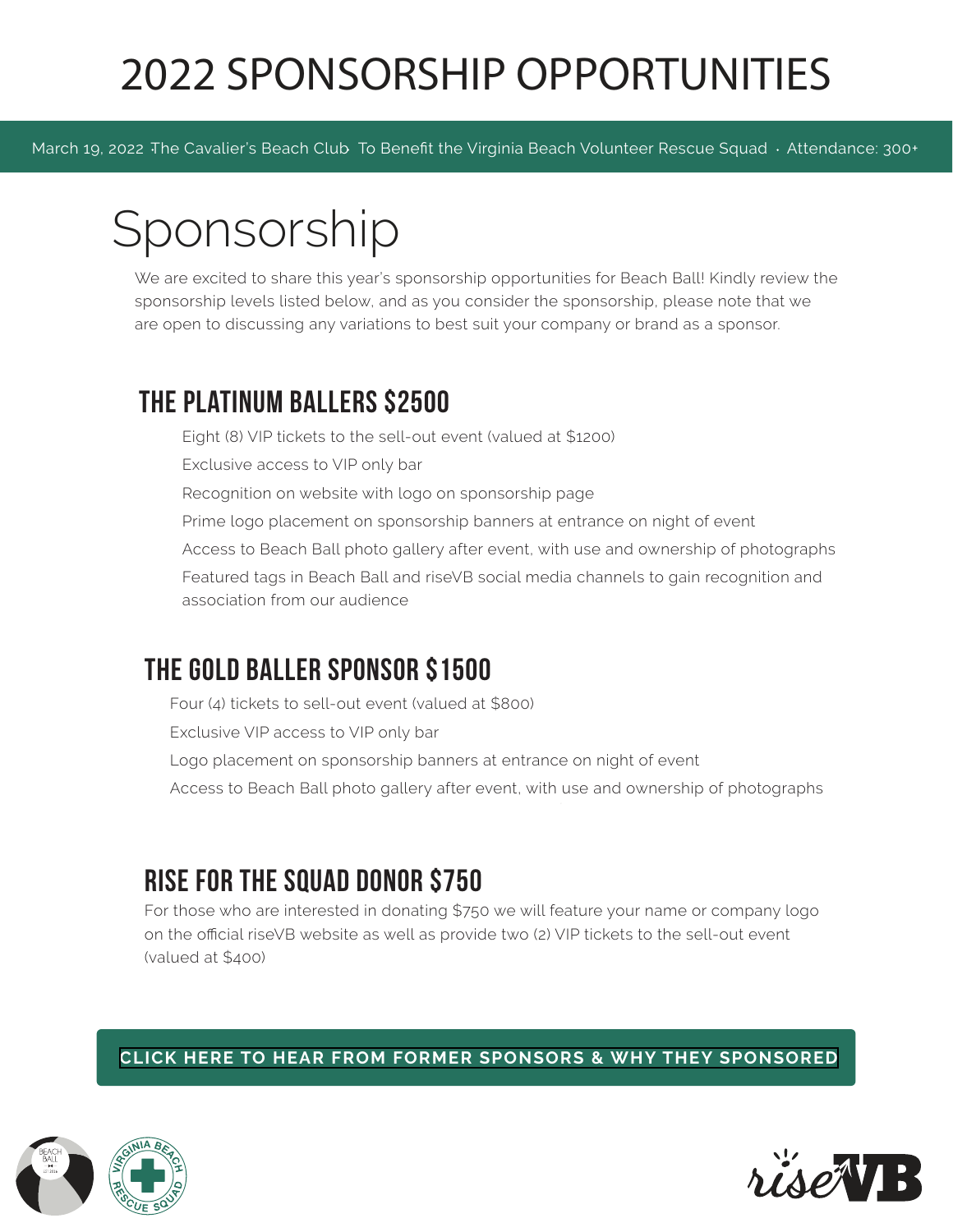## 2022 SPONSORSHIP OPPORTUNITIES

March 19, 2022 The Cavalier's Beach Club To Benefit the Virginia Beach Volunteer Rescue Squad · Attendance: 300+

# Sponsorship

To be featured as a premier sponsor of riseVB's 6th Annual Beach Ball, please review the opportunities listed below.

## the first responder package \$10,000

Exclusive presenting sponsor for riseVB's 6th Beach Ball!

Twenty five tickets to sell-out event (valued at \$5000)

Customized branding to include featured logo on the face of the main bar, on cocktail cups & on cocktail napkins

Watermarked logo on all photos from highly popular photo booth with direct-to-social posting for authentic exposure and social media impressions

Brand activation throughout event space

Prime logo placement around event space and on entryway step and repeat

Prime logo placement on invitation, social media channels and E-blasts

Integration into Beach Ball and riseVB's social media channels

Exclusive VIP access to VIP ony bar

Use and ownership of professionally taken images

## the rescue hero \$5000

Ten (10) tickets to sell-out event (valued at \$2000) Opportunity for brand activation with specific vendors throughout event space Prime logo placement around event space and on entryway step and repeat Prime logo placement on invitation, social media channels and E-blasts Integration into Beach Ball and riseVB's social media channels Exclusive VIP access to VIP ony bar Use and ownership of professionally taken images

## the ride along package

For those who are interested in co-sponsoring the event with another company, we are offering a ride-along package. Split any level of sponsorship with another company and we'll split the offerings 50/50!